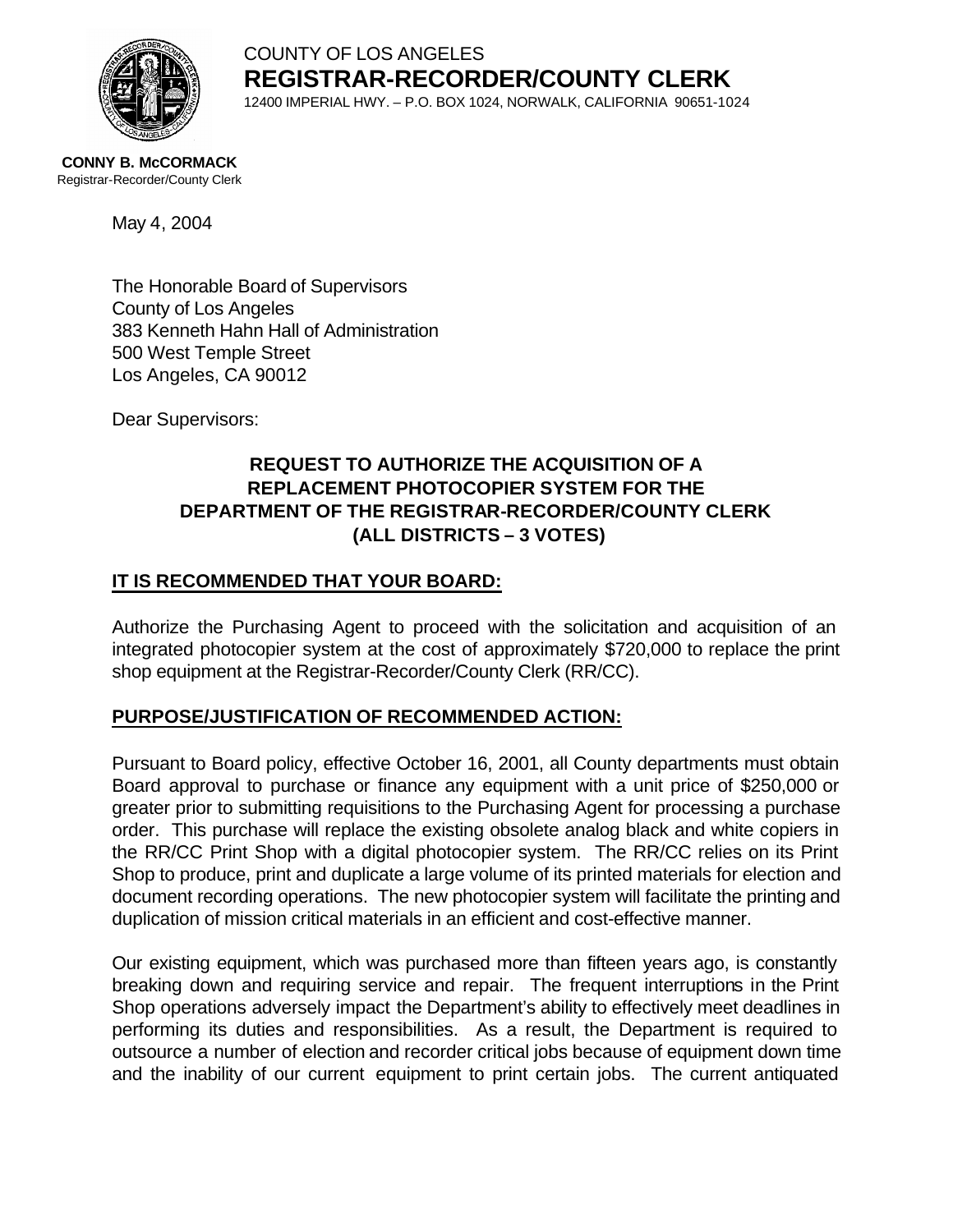The Honorable Board of Supervisors May 4, 2004 Page 2

photocopiers are unreliable, inefficient, costly to maintain and operate, and do not provide enhanced flexible printing solutions available with digital systems.

This replacement photocopier system will provide the Department with an integrated solution that will link with smaller scale digital photocopier equipment located throughout the Department. This will enable the Print Shop to seamlessly route printing jobs through the use of the Department's email system, as needed, which will increase productivity, enhance business performance, and maximize utilization of the Department's infrastructure. Additionally, this replacement system will eliminate excessive down time to our Print Shop operation, escalating repair costs, and allow the Department to effectively manage the printing of its mission critical materials in a timely manner.

This purchase exceeds the \$250,000 fixed asset threshold established by your Board, and requires your approval to move forward with the solicitation and acquisition process.

#### **Implementation of Strategic Plan Goals:**

The recommended action supports the County's Strategic Plan:

#### **Goal No. 1: Service Excellence:**

Provide the public with easy access to quality information and services that are both beneficial and responsive.

#### **Goal No. 3: Organizational Effectiveness:**

Ensure that service delivery systems are efficient, effective, and goal-oriented.

#### **FISCAL IMPACT/FINANCING**

The Department has sufficient appropriation in the current 2003-04 Fiscal Year to purchase the photocopier system and has evaluated the lease to purchase versus outright purchase options. Based on the expected useful life cycle of the new equipment, vendor proposals, and budgetary uncertainties, the Department has determined that an outright purchase of this equipment is the most cost-effective and practical option. Additionally, the RR/CC anticipates that the replacement photocopier system will result in a cost-savings of approximately \$291,000 in the first year of acquisition. Additional savings will be realized in subsequent years through a reduction in the number of outsourced printing jobs. The maintenance costs will be funded out of the Department's existing budget at a considerable cost savings to the Department.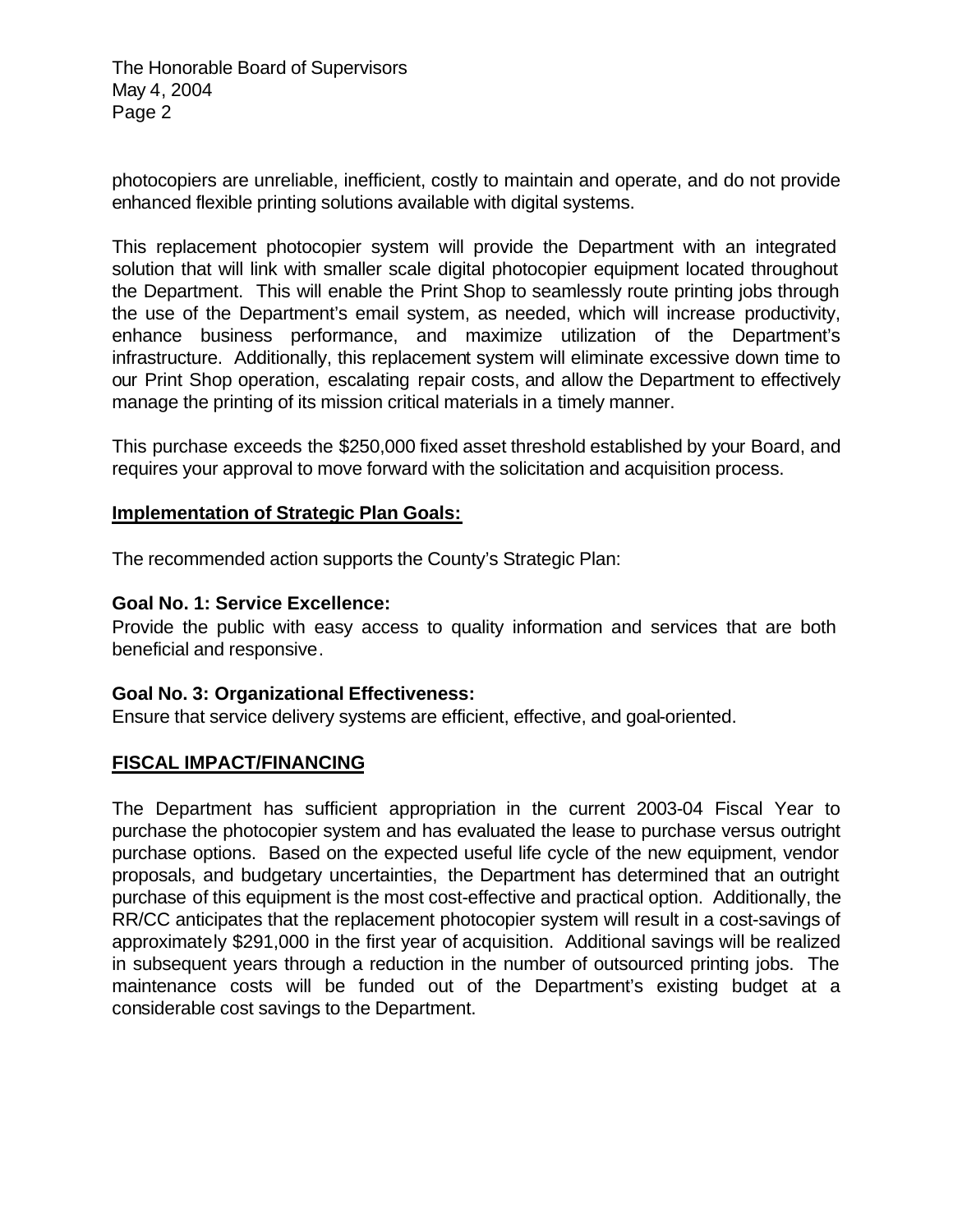The Honorable Board of Supervisors May 4, 2004 Page 3

### **FACTS AND PROVISIONS/LEGAL REQUIREMENTS**

This is a fixed asset purchase under the statutory authority of the County Purchasing Agent. Upon your approval, RR/CC will submit the Requisition for Purchase Order to the Internal Services Department.

The proposed specifications for this acquisition have been reviewed and approved by the Chief Information Office. This acquisition conforms to the goals and vision set forth by the County as it relates to enhancements to its information technology infrastructure.

### **CONTRACTING PROCESS**

The recommended purchase is within the statutory authority of the County Purchasing Agent. Upon your approval, the Purchasing Agent will effect the purchase in accordance with the County's Purchasing policies and procedures established by the Internal Services Department.

### **IMPACT ON CURRENT SERVICES (OR PROJECTS)**

Approval of the recommended purchase will provide the Department with a reliable, integrated business solution that will result in increased efficiency and productivity. As a result of this purchase, the Department's Print Shop will realize the benefits of a seamless solution that provides for digital printing, archiving, document manipulation, forms creation, variable data printing and network scanning. The new photocopier system will provide the Department the flexibility to handle a number of jobs and projects that are currently outsourced due to limitations with our existing equipment.

#### **CONCLUSION**

Upon approval by your Board, the Executive Officer is requested to return adopted copies of this letter to:

- 1. Department of Registrar-Recorder/County Clerk Procurement & Contracts 12400 Imperial Highway, Room 7211 Norwalk, CA 90650 Attention: Joseph Horvath, Section Head
- 2. Internal Services Department Purchasing & Contracts Division 1100 N. Eastern Avenue, Room 102 Los Angeles, CA 90063